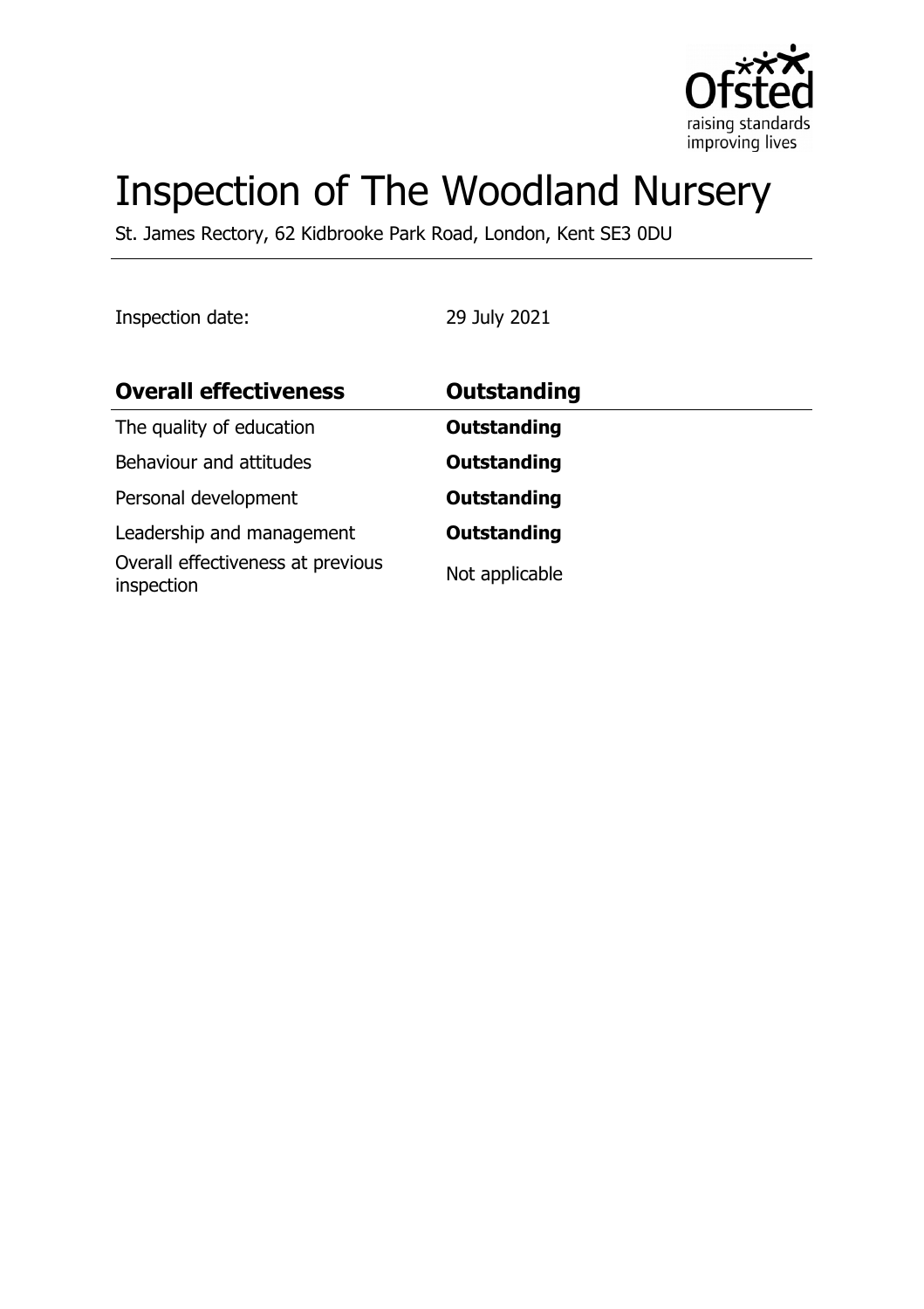

# **What is it like to attend this early years setting?**

### **The provision is outstanding**

Children flourish and make excellent progress in this highly unique and enriching outdoor learning environment. Staff are fully attentive and responsive to children's individual needs and know their characters and personal learning styles exceptionally well. A real strength is the respect and amount of time staff give to the children. This creates a trusting, loving and calm atmosphere where children show high levels of confidence and enthusiasm to learn. Children have strong bonds with staff and show that they are happy and secure. Staff have extremely high expectations for children and are successful in supporting them to reach their full potential. During their play, children show incredibly high levels of curiosity and engagement when exploring a wide variety of interesting resources. For instance, they delight in transporting plants in a wheelbarrow and plant them with great care and concentration. Their knowledge and understanding of different plants and what they need to grow is skilfully supported by staff. There is a real sense of fun and enjoyment. Children laugh and smile as they play hide and seek and climb in the tree-house. Their opportunities to be physically active and take risks are abundant. Parents describe exceptionally high levels of satisfaction with the provision. They report that due to the COVID-19 (coronavirus) pandemic, they are no longer allowed into the setting. However, this has not effected them feeling involved in their children's learning and progress. They describe excellent communication and feedback, and praise how personal, professional and nurturing the staff are in understanding their children's needs.

## **What does the early years setting do well and what does it need to do better?**

- $\blacksquare$  Children show enjoyment, and a real sense of adventure and fun as they explore this wonderfully inspiring environment. Staff are advocates for outdoor learning and plan an innovative and ambitious curriculum. It is evident that children make strong progress in relation to their starting points.
- $\blacksquare$  Children's physical development and well-being are supported to an impressive level. For instance, children climb rope ladders in to tree-houses and balance on obstacle courses with tyres and planks. Children are physically confident and show excellent risk-taking skills and coordination.
- Opportunities are fully maximised to enrich and extend children's language and communication skills. This is evident when a staff member reads a story about dinosaurs and other historic periods of time and children are encouraged to discuss the meaning of words such as 'ancestors', 'archaeologists' and 'extinct'.
- Children's imagination and creativity is fully nurtured. For instance, this is apparent when children make mud pies in the mud kitchen and explore exciting sensory play trays. Children also enthuse about making dinosaur fossils with salt dough and discuss the different types of dinosaurs and which are carnivores and herbivores.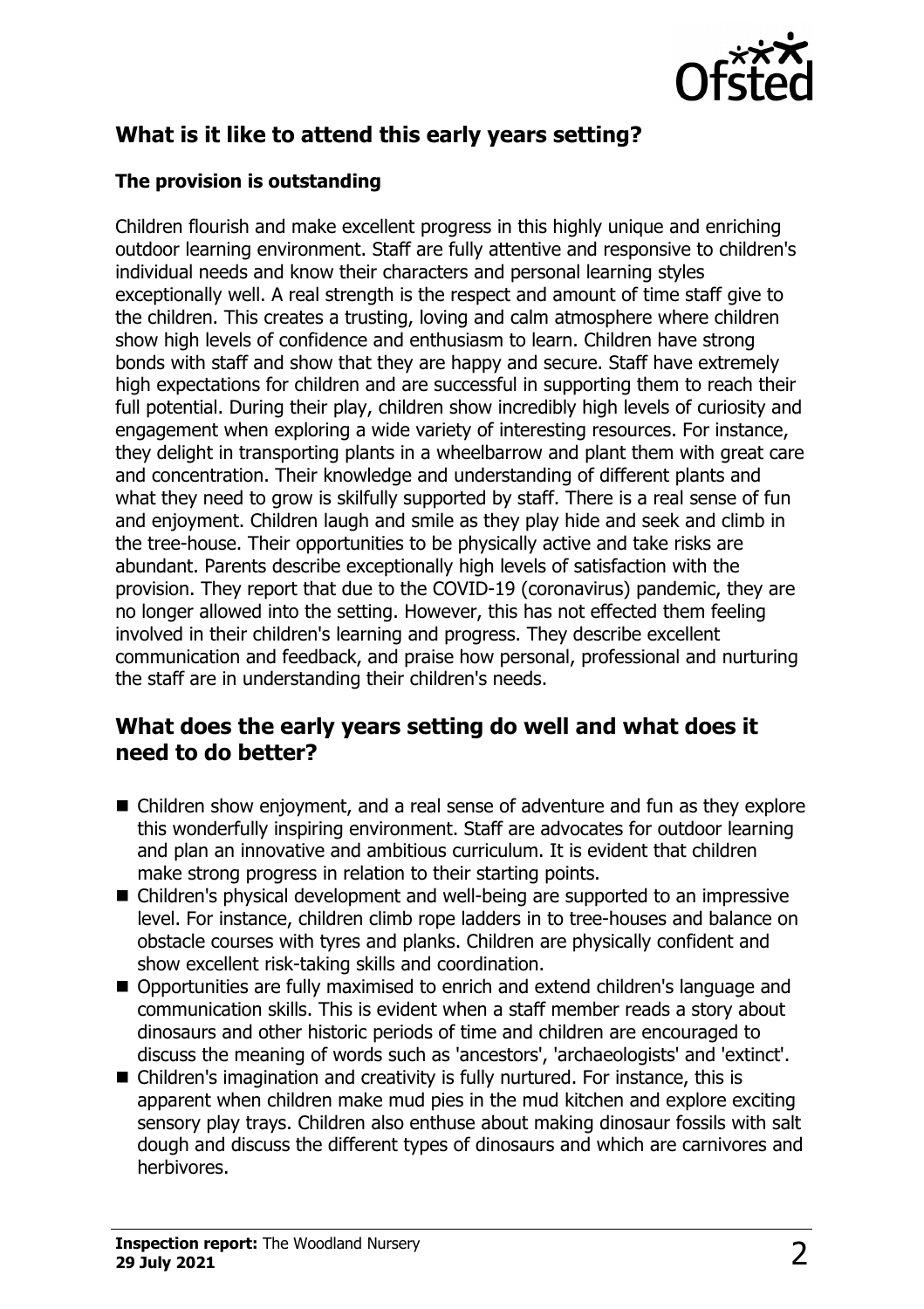

- $\blacksquare$  Staff provide children with a superb foundation in early literacy and mathematics. This is illustrated when children actively participate in singing songs, rhymes and stories. They also show a depth of knowledge when making comparisons, exploring shapes and using mathematical language.
- High priority is given to promoting children's personal, social and emotional development. Children's efforts and achievements are highly valued and they are skilfully supported to understand and manage their feelings and emotions. As a result, children show high levels of confidence and willingness to have a go. They also behave impeccably and show kindness towards each other.
- $\blacksquare$  Staff are excellent role models for children. Teaching is strong and staff provide sensitive care and guidance to children. This is particularly true for those with special educational needs and/or disabilities.
- $\blacksquare$  There is a very strong focus on teaching children about the world in which they live and the importance of looking after it. For instance, children learn about respecting trees, insects and woodland animals that they share the environment with, and regularly participate in projects about recycling and reducing global warming.
- Partnerships with parents and other professionals are exceptional. There are excellent arrangements in place for sharing information and planning for children's future learning. This helps children to reach their full potential.
- Leaders constantly evaluate the provision and make ongoing improvements. For instance, they have listened to parents views about having extended hours to fit in better with the needs of working families. There are highly effective systems in place for mentoring and supervising newer staff and an excellent culture of supporting staff members professional development and skills.

# **Safeguarding**

The arrangements for safeguarding are effective.

Staff have excellent knowledge of their roles and responsibilities to protect children from harm and they view this as a collective responsibility. Staff are knowledgeable about the potential signs and symptoms that may indicate a child's safety or wellbeing is being compromised. They also show clear understanding of how to report any concerns to receive expert advice and guidance. There are rigorous vetting checks and recruitment procedures in place to help ensure that staff are suitable for their roles. Daily risk assessments are completed to help to ensure that the outdoor learning environment is free from any hazards, such as poisonous berries or plants. Children are taught to take responsibility for their own personal safety. For example, they are supported to assess risks involved in climbing trees, building fires and using a range of tools.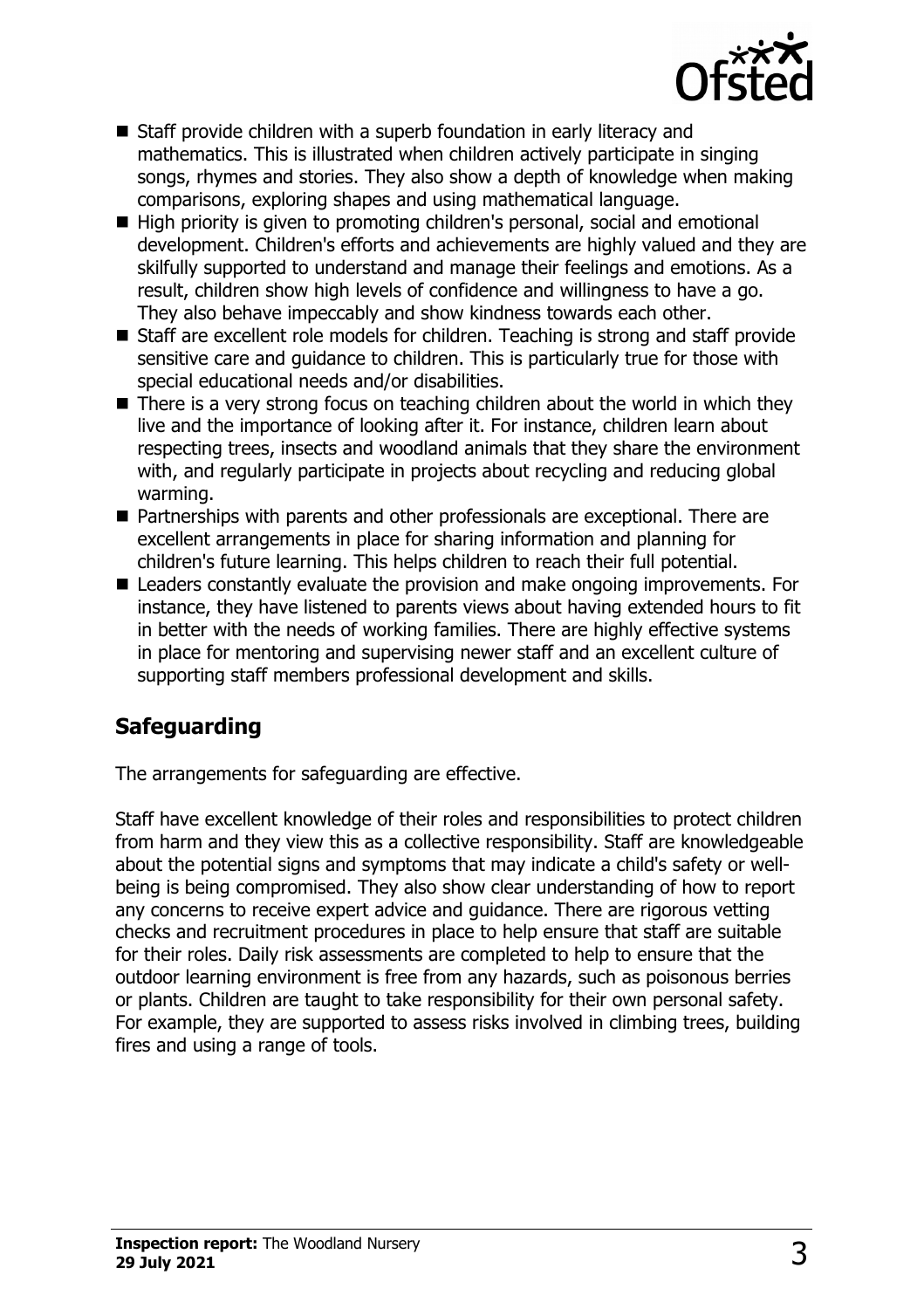

| <b>Setting details</b>                              |                                                                                      |
|-----------------------------------------------------|--------------------------------------------------------------------------------------|
| Unique reference number                             | 2502948                                                                              |
| <b>Local authority</b>                              | Greenwich                                                                            |
| <b>Inspection number</b>                            | 10191709                                                                             |
| <b>Type of provision</b>                            | Childcare on non-domestic premises                                                   |
| <b>Registers</b>                                    | Early Years Register, Compulsory Childcare<br>Register, Voluntary Childcare Register |
| Day care type                                       | Full day care                                                                        |
| Age range of children at time of<br>inspection      | 2 to $4$                                                                             |
| <b>Total number of places</b>                       | 15                                                                                   |
| Number of children on roll                          | 28                                                                                   |
| Name of registered person                           | <b>TKP Partners Limited</b>                                                          |
| <b>Registered person unique</b><br>reference number | RP547775                                                                             |
| Telephone number                                    | 07575381795                                                                          |
| Date of previous inspection                         | Not applicable                                                                       |

# **Information about this early years setting**

The Woodland Nursery registered in 2019. It is located in the Kidbrooke area of the Royal Borough of Greenwich. The setting operates from 8am to 4pm, for 48 weeks of the year. There are six members of staff, four of whom hold a relevant childcare qualification at level 3. The nursery follows the forest school approach to outdoor learning.

# **Information about this inspection**

#### **Inspector**

Amy Mckenzie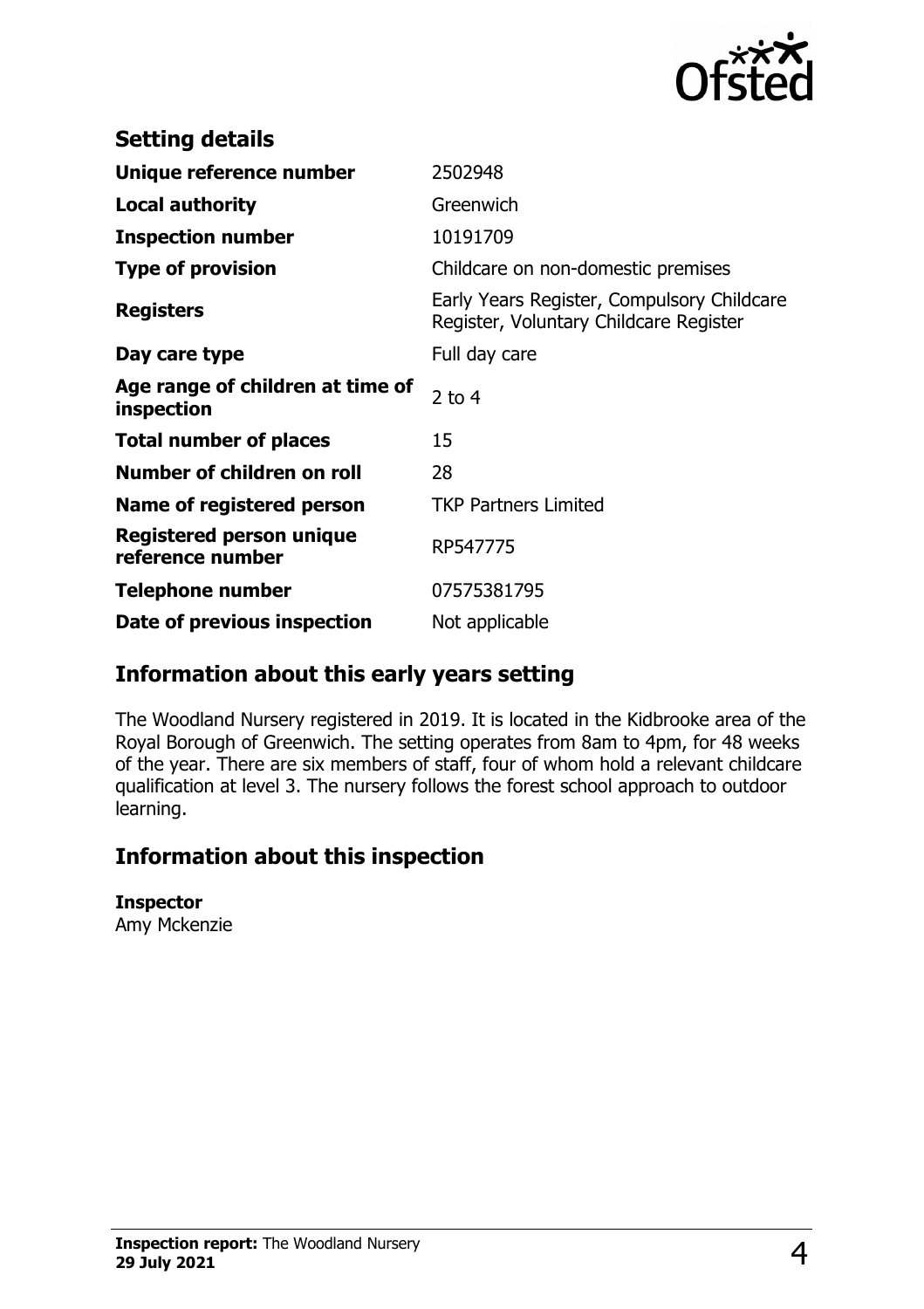

### **Inspection activities**

- $\blacksquare$  This was the first routine inspection the provider received since the COVID-19 (coronavirus) pandemic began. The inspector discussed the impact of the pandemic with the provider and has taken that into account in their evaluation of the provider.
- $\blacksquare$  The manager and the inspector completed a learning walk together and discussed how the curriculum is planned to meet the children's individual needs.
- $\blacksquare$  The inspector observed the quality of teaching and interactions during a range of activities and assessed the impact this has on the children's learning.
- $\blacksquare$  The manager and the inspector carried out a joint observation together and discussed the quality of teaching.
- $\blacksquare$  A range of documentation was viewed, including evidence of the suitability of the staff working in the nursery.

We carried out this inspection under sections 49 and 50 of the Childcare Act 2006 on the quality and standards of provision that is registered on the Early Years Register. The registered person must ensure that this provision complies with the statutory framework for children's learning, development and care, known as the early years foundation stage.

If you are not happy with the inspection or the report, you can [complain to Ofsted.](http://www.gov.uk/complain-ofsted-report)